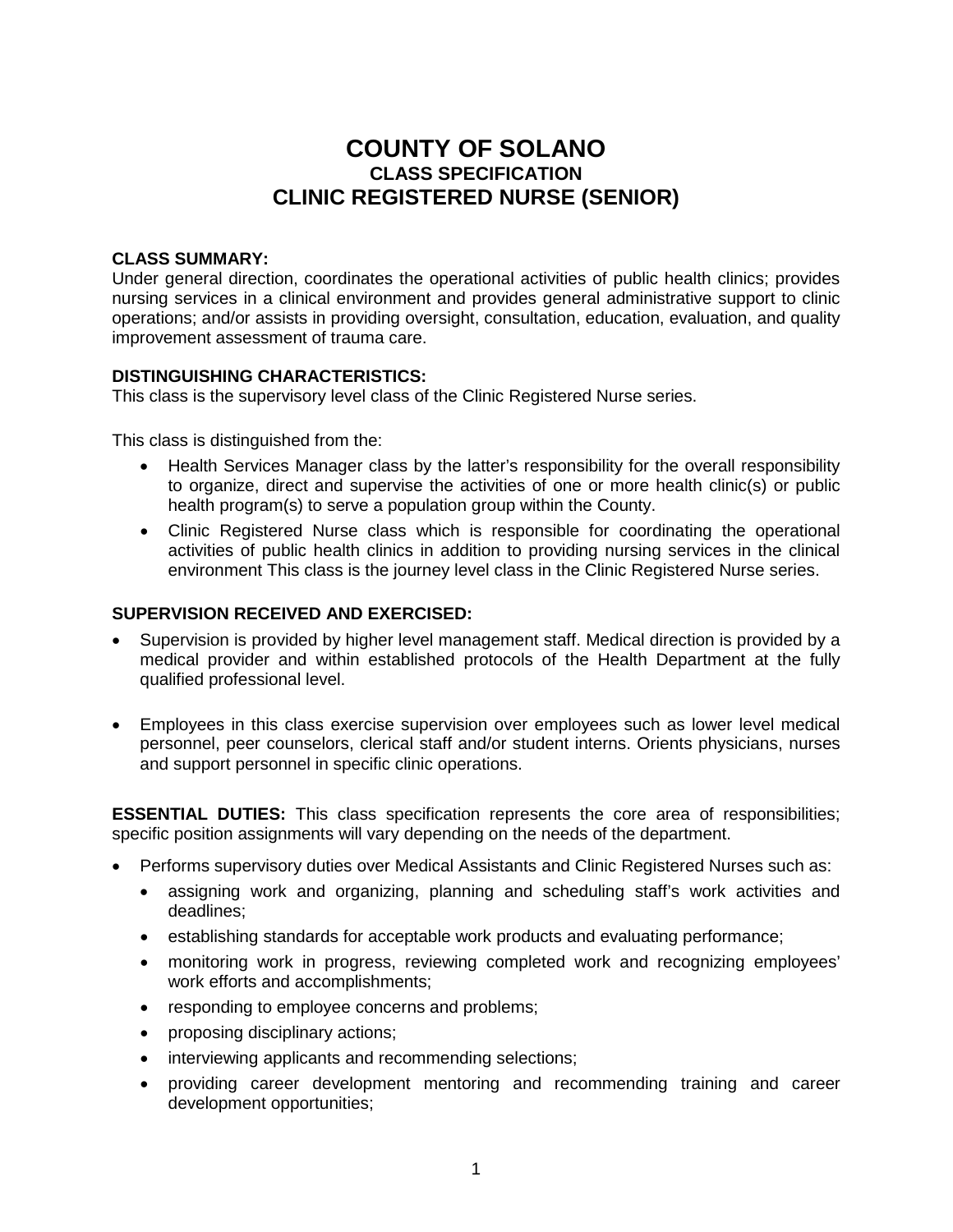- ensuring that employees are properly trained and that they are scheduled for or have received required training or needed formal training;
- providing instruction and/or guidance to employees in handling difficult or complex work problems;
- reviewing and approving timesheets and requests for leave; and
- communicating, supporting and enforcing County and Department policies and procedures including those related to equal opportunity and to safety.
- Assists management in the administration of the unit by:
	- participating in the administration of the unit's budget by submitting budget recommendations, monitoring expenditures and approving routine purchases;
	- responding to customer complaints and recommending changes to improve customer service;
	- coordinating the work of contractors and consultants with the work of the unit;
	- reviewing work unit procedures, practices and work methods to increase the effectiveness and efficiency of operations;
	- monitoring the achievement of goals and objectives of the unit; and
	- assisting in the evaluation of department programs and operations.
- Performs other duties of a similar nature or level as assigned.
- Oversees daily operations of assigned area or program such as immunization clinic, , trauma system program, or primary care clinic:
	- Recommends and implements operational improvement and quality improvement standards;
	- Monitors and ensures compliance with federal, state, and local laws, regulations, codes, and/or standards;
	- Ensures that appropriate records and patient traffic flow are maintained, referrals and follow-up appointments are made;
	- Disseminates information;
	- Maintains inventory of medical supplies, medications and vaccines;
	- Purchases equipment, supplies, and parts when necessary.
	- Ensures that examination and/or consultation rooms are properly equipped, supplied and maintained.
- Provides skilled nursing services:
	- Conducts triage;
	- Makes referrals;
	- Schedules physician appointments;
	- Collects blood samples and sputum specimens;
	- Administers medications
	- Provides immunizations; and
	- Manages a medical caseload.
- Assists with Emergency Medical Services duties in providing oversight, consultation, education, evaluation and quality improvement assessment for patient care, designated trauma centers, contract provider activities, family members, consumers and the community: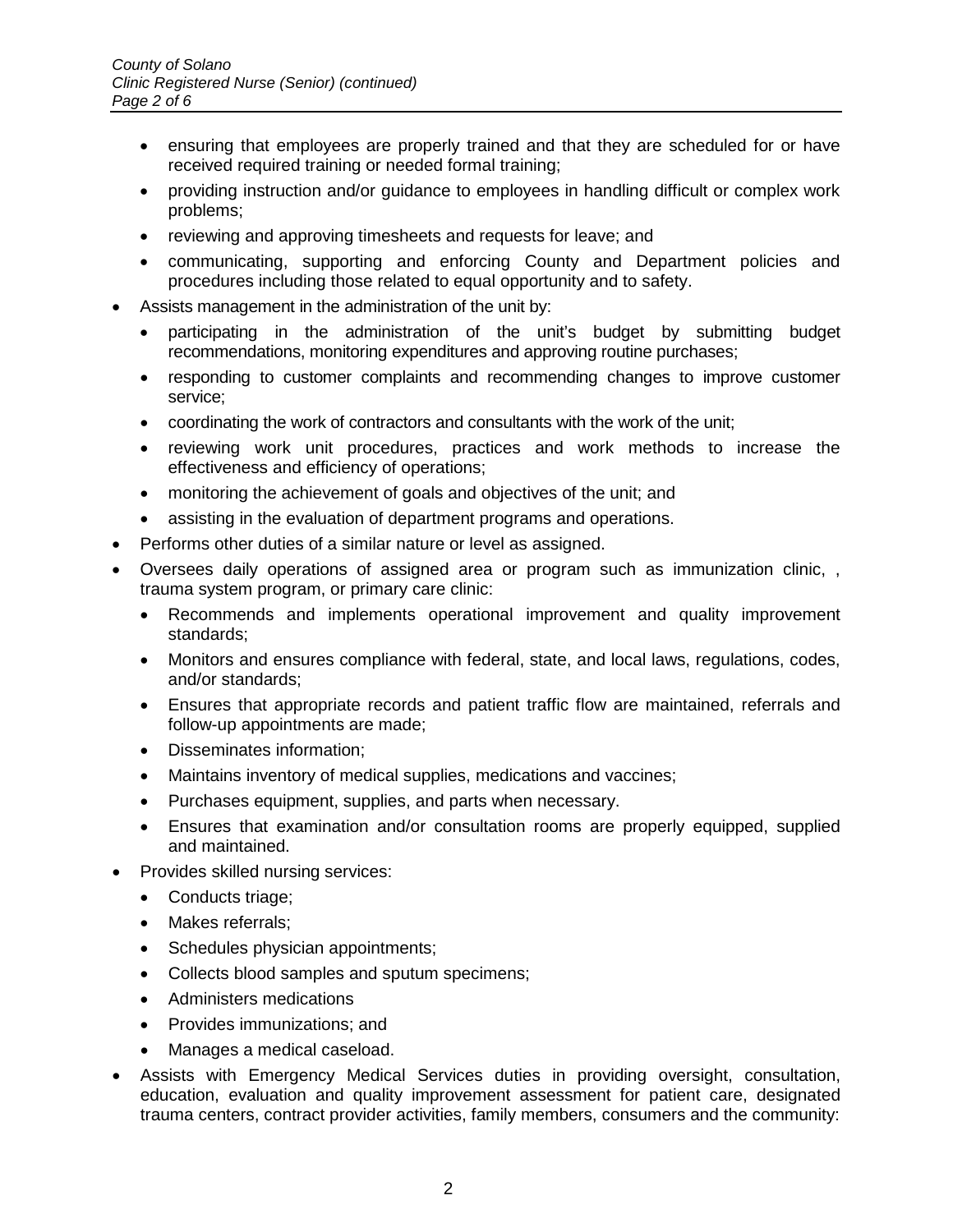- Performs service evaluations and prepares survey analyses and reports associated with trauma centers;
- Reviews evaluations conducted by other state and Federal medical evaluation teams to determine relevance and impact on local trauma system;
- Reviews patient care and treatment reports, medication management and progress reports;
- Performs utilization review of hospitalized clients with other facilities or agencies and professionals.
- Plans, organizes, and develops the quality improvement and utilization review plan for local trauma care;
- Monitors, schedules and reviews provision of medical services in trauma centers on a recurring basis
- Provides consultation and education to department staff, hospital providers, family members, consumers and the community in solving problems as they arise in the provision of qualify trauma care and services.
- Develops policies and procedures; prepares written procedures related to routine and emergency clerical operations and activities; prepares and reviews a variety of narrative and statistical reports; prepares monthly staffing schedules; collects, analyzes, and reviews a variety of reports, educational materials, and records related to area of responsibility.
- Responds to patient complaints; answers patient questions; provides informational literature and makes referrals as needed.
- Acts as liaison to other departments and agencies; collaborates with community, county and state programs in the development of resources, eliciting support for the applicable target population, etc.
- Improves the quality of the program by, for example, investigating problems identified through the quality improvement and utilization review data evaluation process; providing the results of investigation to the Quality Improvement Committee and/or to the supervisor/manager; and by monitoring any corrective actions identified for execution.
- Maintains professional knowledge in applicable areas and keeps abreast of changes in job-related rules, statutes, laws and new business trends; makes recommendations for the implementation of changes; reads and interprets professional literature; attends training programs, workshops and seminars as appropriate.

## **EDUCATION AND EXPERIENCE**

**Education:** Associate's degree or higher from an accredited college with a major in nursing or a nursing diploma from an accredited nursing program.

### **AND**

**Experience:** Three years of clinical nursing experience which included some responsibility for clinic operations and activities and overseeing the work of others.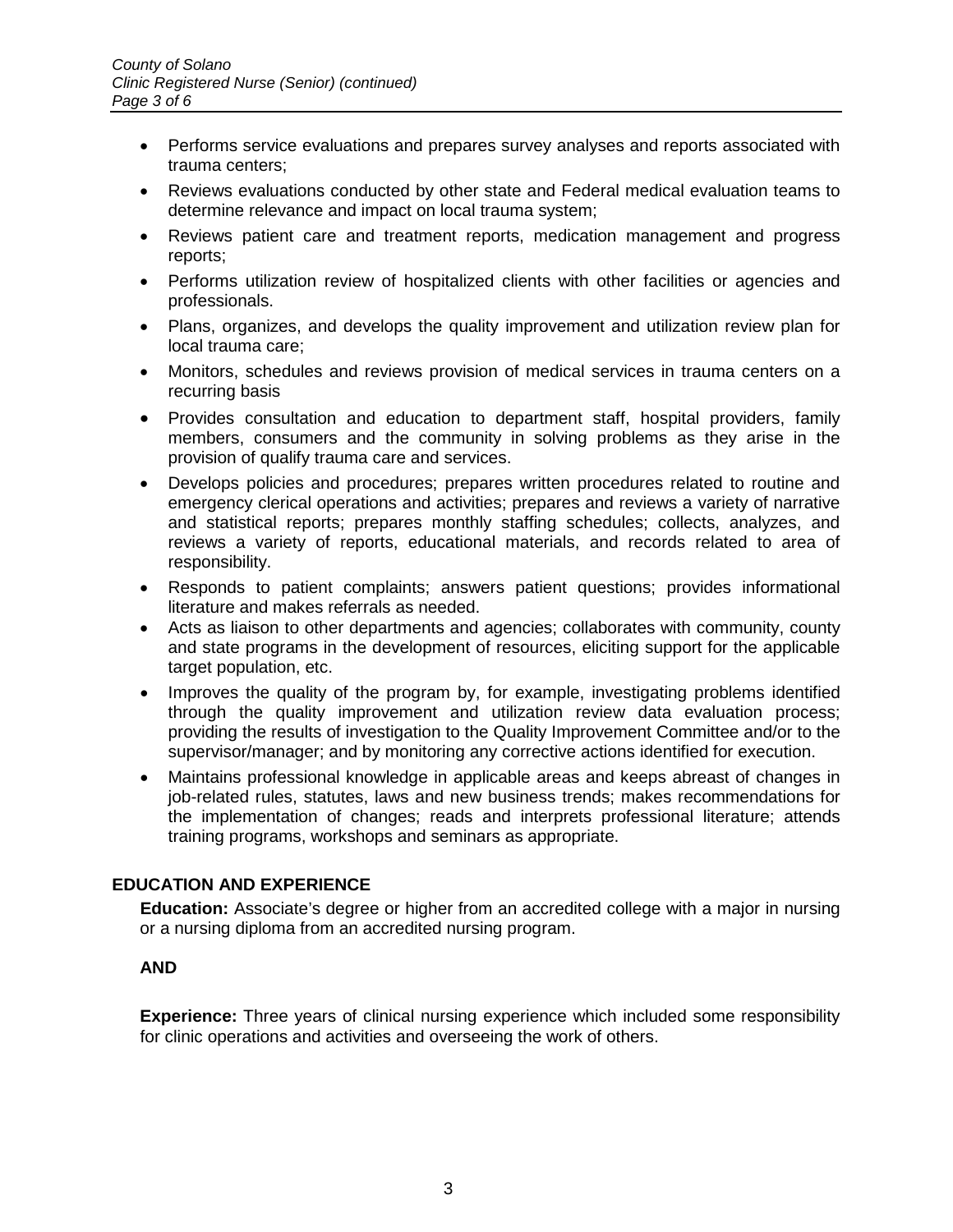### **LICENSING, CERTIFICATION AND REGISTRATION REQUIREMENTS:**

- Applicants are required to possess a valid Registered Nurse license issued by the California State Board of Registered Nursing.
- Applicants are required to possess a current Adult, Child, and Infant CPR Certificate.
- Applicants may be required to possess a valid California Driver's License, Class C.

## **REQUIRED KNOWLEDGE, SKILLS AND ABILITIES:**

### **Knowledge of:**

- Standard and accepted principles and practices of supervision, leadership, motivation, team building, organization, training, and conflict resolution.
- Applicable federal, state, and local laws, codes, rules, regulations, statutes and procedures
- Principles and practices of training, leadership, and supervision
- Principles, practices, and skilled techniques of nursing, medical terminology, medical treatment protocols, scientific methodology, and related medical theory
- Clinic operations, practices, routines, and protocols
- Diseases and health problems commonly treated in health clinics and correctional institutions
- Principles, practices and skills of nursing, nutrition, and growth and development of infants/children
- Emergency response resources; emergency operations; trauma systems; hospital systems and their functions; and integrated emergency management systems
- Patho-physiology, pharmacology, epidemiology, bacteriology, and microbiology
- Transmission, intervention, prevention, and treatment of communicable diseases including symptoms and disease process
- Patient educational techniques and practices
	- Medical records management practices and procedures
	- Universal precautions
	- Health promotion, preventive health-care measures, and general nutrition
	- Uses and effects of medications and immunizations
	- Quality improvement principles and methodologies
	- Medical equipment operations
	- Oral and written communications, business correspondence, and report writing
	- Standard office procedures, practices, equipment, personal computers, and software
	- Data collection and mathematical computations
	- Program oversight including developing and monitoring budgets and inventory control
	- Customer service principles

#### **Skill and/or Ability to:**

- Distribute work and provide work directions, review work performance and conduct of staff, and provide on-the-job training to staff led.
- Operate office equipment including a personal computer, copy and fax machines and printers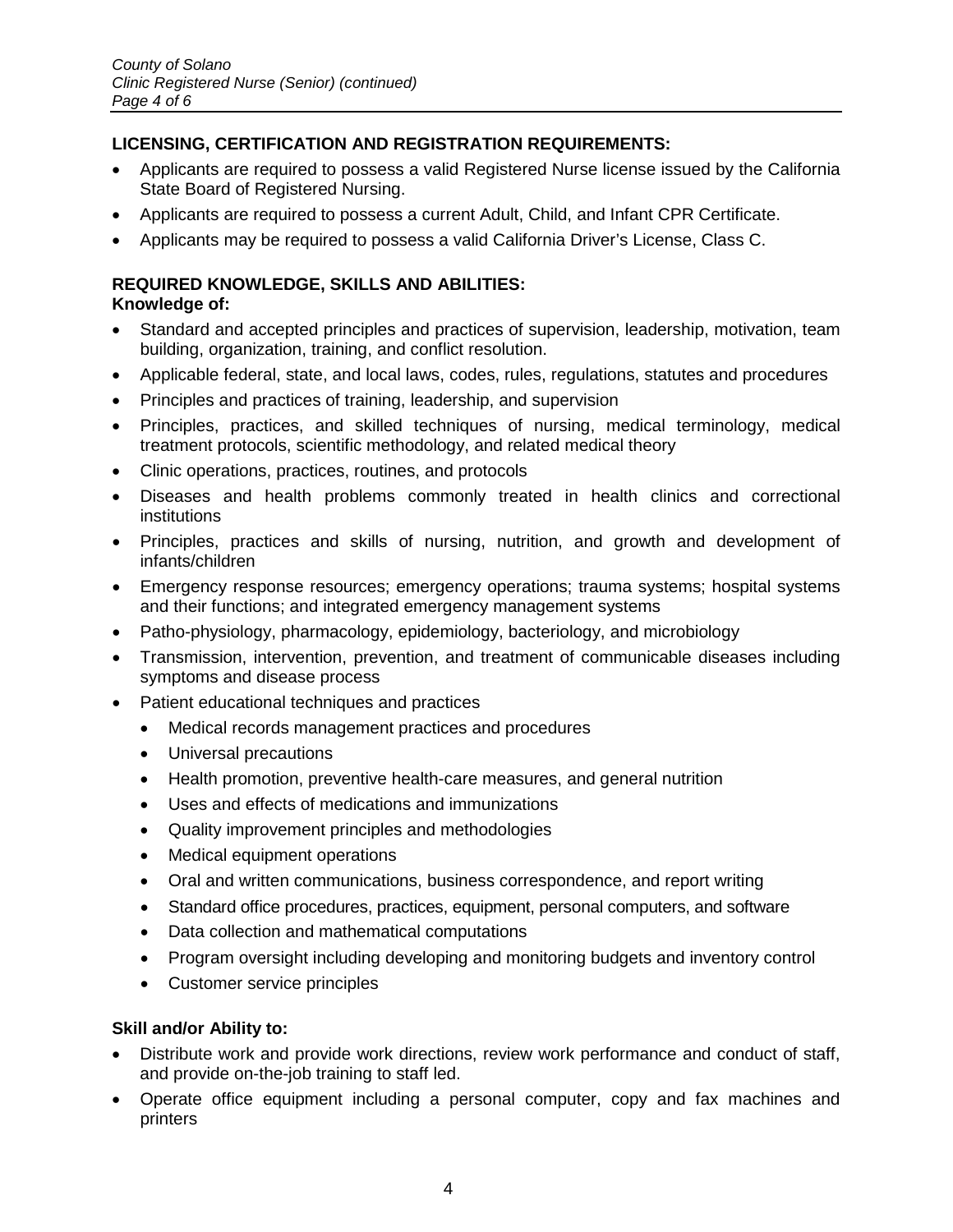- Evaluate and assess the need for nursing and/or medical services
- Exercise independent judgment; instruct others in clinical operations and procedures
- Work with individuals and families in a clinical setting to resolve health problems
- Perform skilled nursing tasks; anticipate physicians' needs
- Plan, organize, coordinate and supervise clinical nursing and support services
- Supervise the work of others engaged in nursing and clinic support activities
- Recognize and assist in evaluating situations associated with designation of trauma centers.
- Identify and analyze administrative problems and implement operational changes
- Establish and maintain cooperative working relationships; demonstrate tact, diplomacy, patience and compassion
- Comply with nursing policies, protocols and program regulations
- Maintain medical records of appropriate documentation
- Maintain confidentiality of information
- Learn and make referrals to local and regional providers of social, medical and/or other specialized services
- Communicate effectively with people of diverse socio-economic backgrounds and temperaments

## **PHYSICAL REQUIREMENTS:**

- Positions in this class typically require climbing, stooping, kneeling, reaching, standing, walking, pushing, pulling, lifting, fingering, grasping, feeling, talking, hearing, seeing and repetitive motion.
- Light Work: Exerting up to 20 pounds of force occasionally and/or up to 10 pounds of force frequently, and/or a negligible amount of force constantly to move objects. If the use of arm and/or leg controls requires exertion of forces greater than that for Sedentary Work and the worker sits most of the time, the job is rated for Light Work.
- Sensory Requirements: Requires the ability to recognize and identify similarities and differences between shade, degree or value of colors, shapes, sounds, forms, textures or physical appearance associated with job-related objects, materials, tasks or people.

## **WORKING CONDITIONS:**

• Incumbents must be able to work in an environment which may include exposure to communicable diseases.

## **OTHER REQUIREMENTS:**

- Independent Travel: Incumbents may be required to travel independently, for example, to perform work at other work sites, to attend meetings with other County employees, to attend meetings with community organizations, etc.
- Language Proficiency: Some positions allocated to this class will require the applicant to speak, read and write in a language other than English.
- Child Abuse Reporting: Selectees for employment must, as a condition of employment, sign a statement agreeing to comply with Section 11166 of the California Penal Code relating to child abuse reporting.